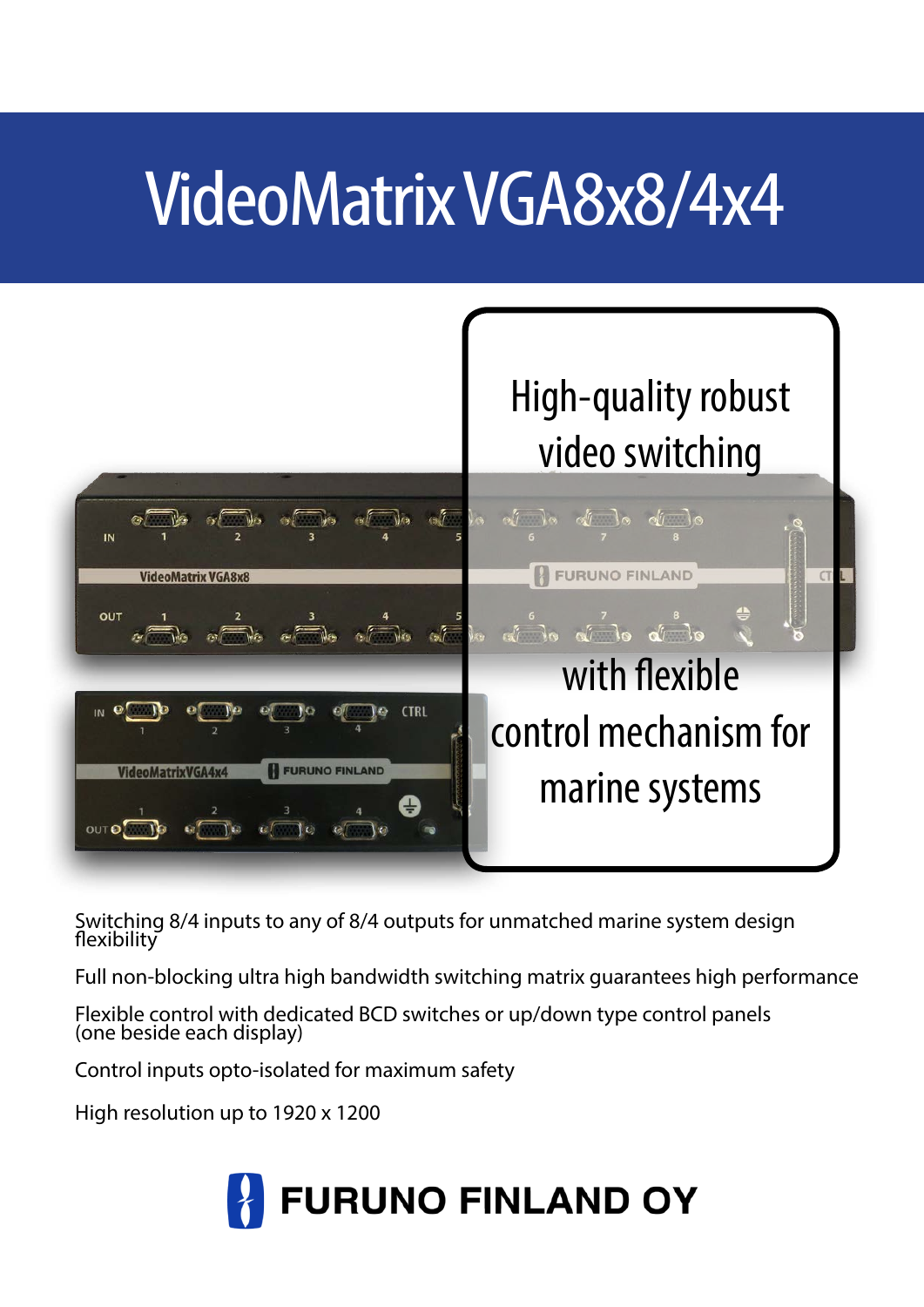### System diagram





## Specifications

| VIDEO        |                             |  |
|--------------|-----------------------------|--|
| Bandwidth    | 250 MHz                     |  |
| Signal level | 1 Volt peak to peak @75 ohm |  |
| Connector    | HD15 socket                 |  |

| <b>CONTROL</b>                                                           |           |  |
|--------------------------------------------------------------------------|-----------|--|
| Connector                                                                | D-37 male |  |
| OPEN/CLOSE opto-isolated<br>Control type<br>switch<br>per monitor 3 bits |           |  |

| MECHANICS 8x8 / 4x4 |                 |  |
|---------------------|-----------------|--|
| Height              | 89 mm / 89 mm   |  |
| Width               | 430 mm / 250 mm |  |
| Depth               | 50 mm / 30 mm   |  |
| Weight              | $1,5$ kg / 1 kg |  |
| Rack units          | 2U (only 8x8)   |  |

| Voltage | 24 VDC / Max. 10 W |
|---------|--------------------|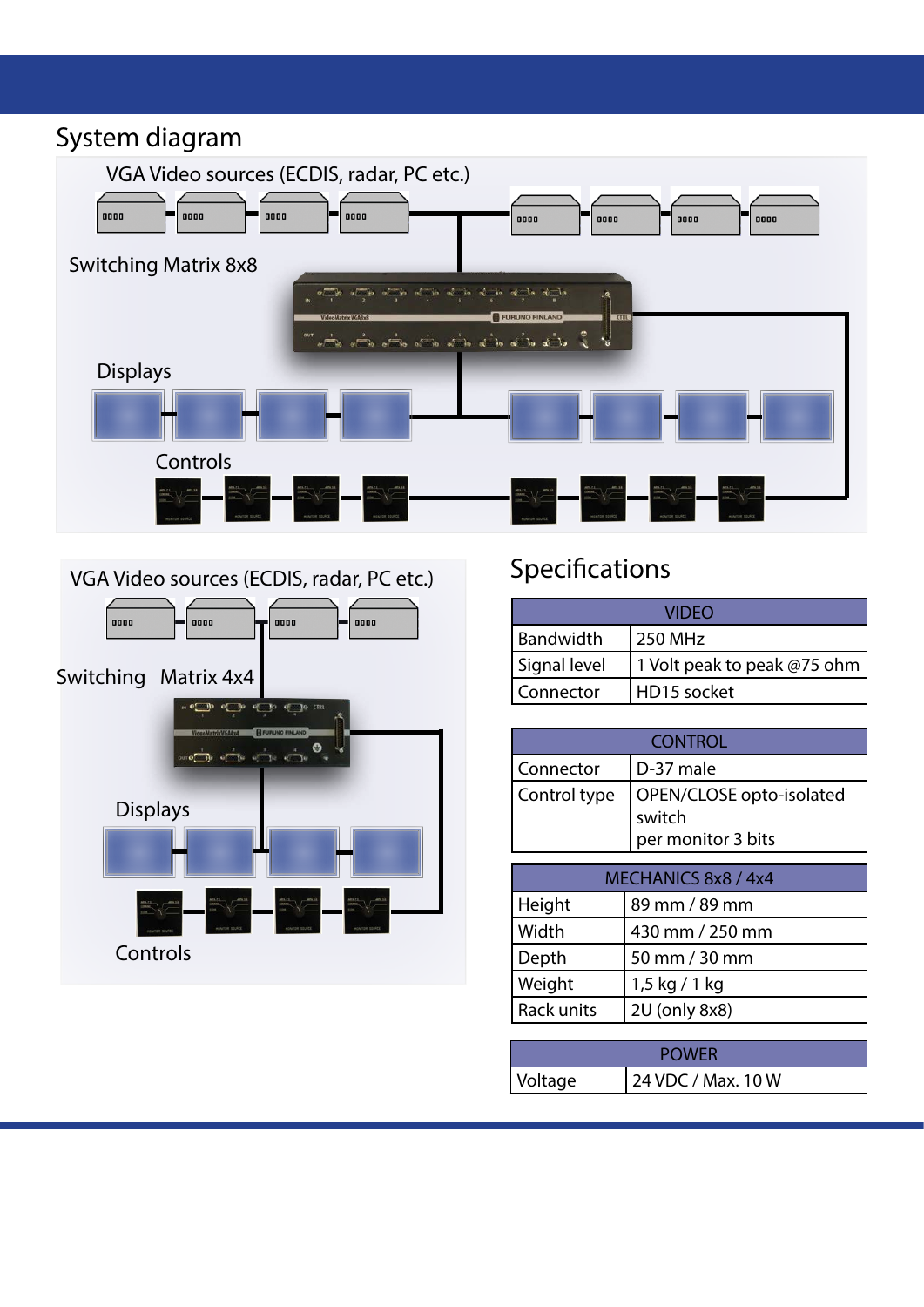#### Installation alternatives

VideoMatrix 8x8



Three possible ways of installation with standard accessories



Rack mounting with optional rack mounting kit Wall mounting with optional rack mounting kit

VideoMatrix 4x4



Wall or console mounting

### Equipment list

VideoMatrix 8x8

| <b>STANDARD</b>                               | <b>OPTIONAL</b>                                   |
|-----------------------------------------------|---------------------------------------------------|
| 1. VideoMatrix VGA8x8                         | 1. Rack mounting kit                              |
| 2. Cable D-37 female – D-37 male (1 m length) | 2. BCD switches for controling each monitor input |
| 3. D-37 female pin terminal module            | 3. Up/Down type of control panel for each monitor |
| 4. Standard installation parts                | input                                             |

#### VideoMatrix 4x4

| <b>STANDARD</b>                               | <b>OPTIONAL</b>                                   |
|-----------------------------------------------|---------------------------------------------------|
| 1. VideoMatrix VGA4x4                         | 1. BCD switches for controling each monitor input |
| 2. Cable D-25 female – D-25 male (1 m length) | 2. Up/Down type of control panel for each monitor |
| 3. D-25 female pin terminal module            | input                                             |
| 4. Standard installation parts                |                                                   |
|                                               |                                                   |